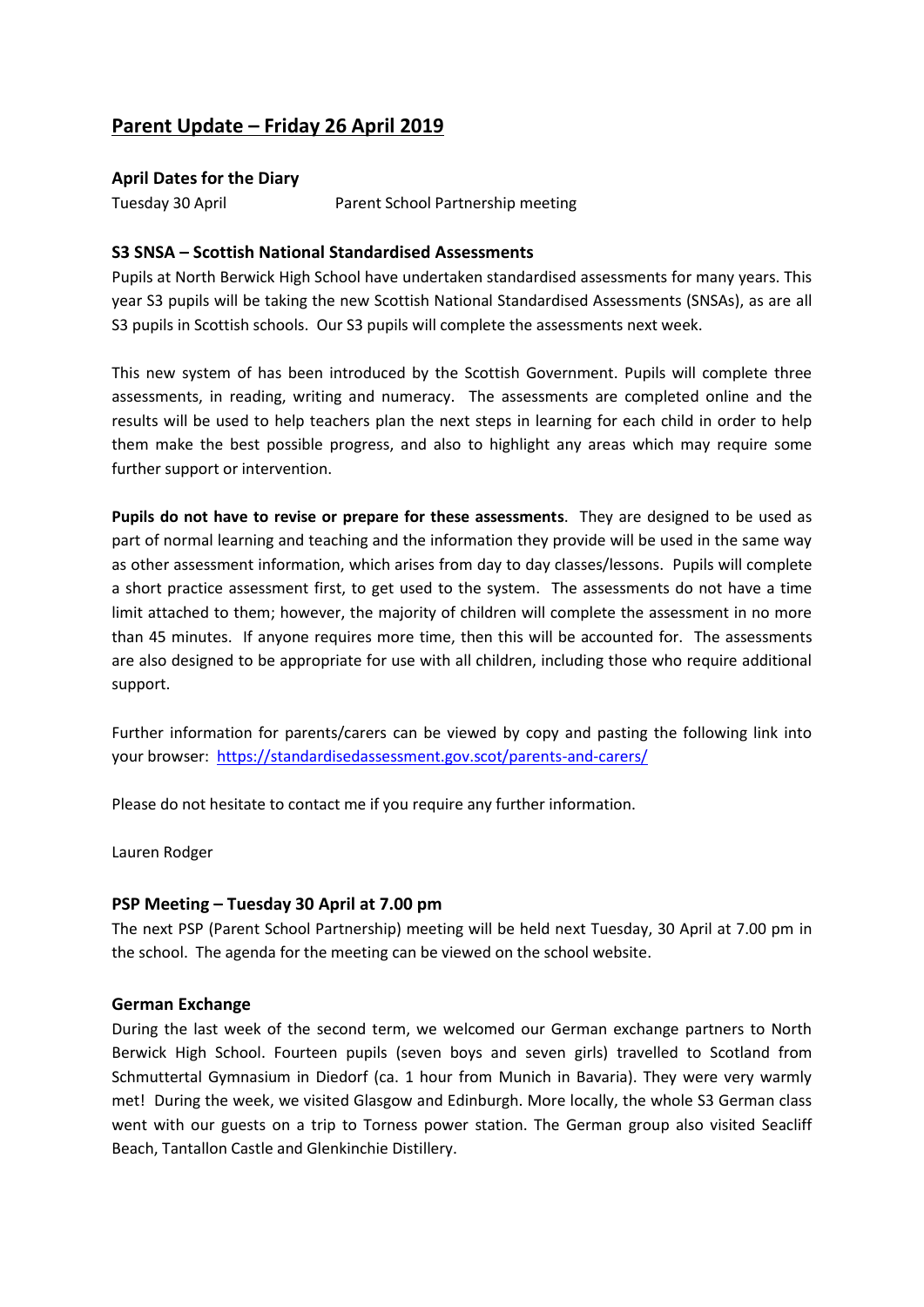The Scottish and German pupils all got along very well and there were even some tears on departure! We can't wait to make our return visit in September and Miss Ritchie will be booking the flights for this soon.

Exchange trips are a wonderful way to experience a different way of life and to broaden your horizons in a very personal way. They also offer a fantastic opportunity to deepen languages skills, cultural understanding and to grow as a person. Thank you to everyone who participated in this first part of the exchange - whether you were hosting or making the effort to be part of the events.

### **School Library Opening – Exam Time**

During the course of this year's study leave, to support pupils as in previous years, the school library will be introducing extended opening hours to allow access to a quiet supportive study space, with past papers and study guides to borrow and use. The extended opening hours are:

**Monday to Thursday:** 8.15am to 5.15pm **Friday:** 8.15am to 2.15pm

It is recommended to avoid the library from 1-1.45pm, when the junior years have lunch, as it does become very busy and loud. Pupils are reminded that if they are coming in to school to study, they must wear appropriate school uniform and adhere to the normal rules of the school and library space.

In addition, the public libraries at North Berwick, Gullane and Longniddry all have space suitable for both independent and group study. Opening times may vary, more details can be found at the following address: [https://www.eastlothian.gov.uk/directory/10059/east\\_lothian\\_libraries](https://www.eastlothian.gov.uk/directory/10059/east_lothian_libraries)

#### **S6 and Other Leavers - Library Books**

All pupils not returning to school after study leave should please ensure that any outstanding library books are returned as soon as possible. Pupils can check with our librarian Ms Wilson if they are unsure about whether they have any books on loan.

#### **National 5 and Higher English Revision and Exam Advice**

The English department has collated some useful advice to help pupils who are sitting their National 5 or Higher exam this year. This has been distributed to the pupils and can also be viewed on the school website or by copy and pasting the following link into your browser: [https://www.edubuzz.org/northberwickhigh/2019/03/29/national-5-and-higher-english-revision](https://www.edubuzz.org/northberwickhigh/2019/03/29/national-5-and-higher-english-revision-and-exam-advice/)[and-exam-advice/](https://www.edubuzz.org/northberwickhigh/2019/03/29/national-5-and-higher-english-revision-and-exam-advice/)

#### **Thinkuknow – Staying Safe on Digital Media**

Thinkuknow is an education programme from NCA-CEOP, a UK organisation which protects children both online and offline and offers advice for staying safe on phones, tablets and computers. Thinkuknow has resources available accessible from early years, through to senior phase and advice for parents. [www.thinkuknow.co.uk](http://www.thinkuknow.co.uk/)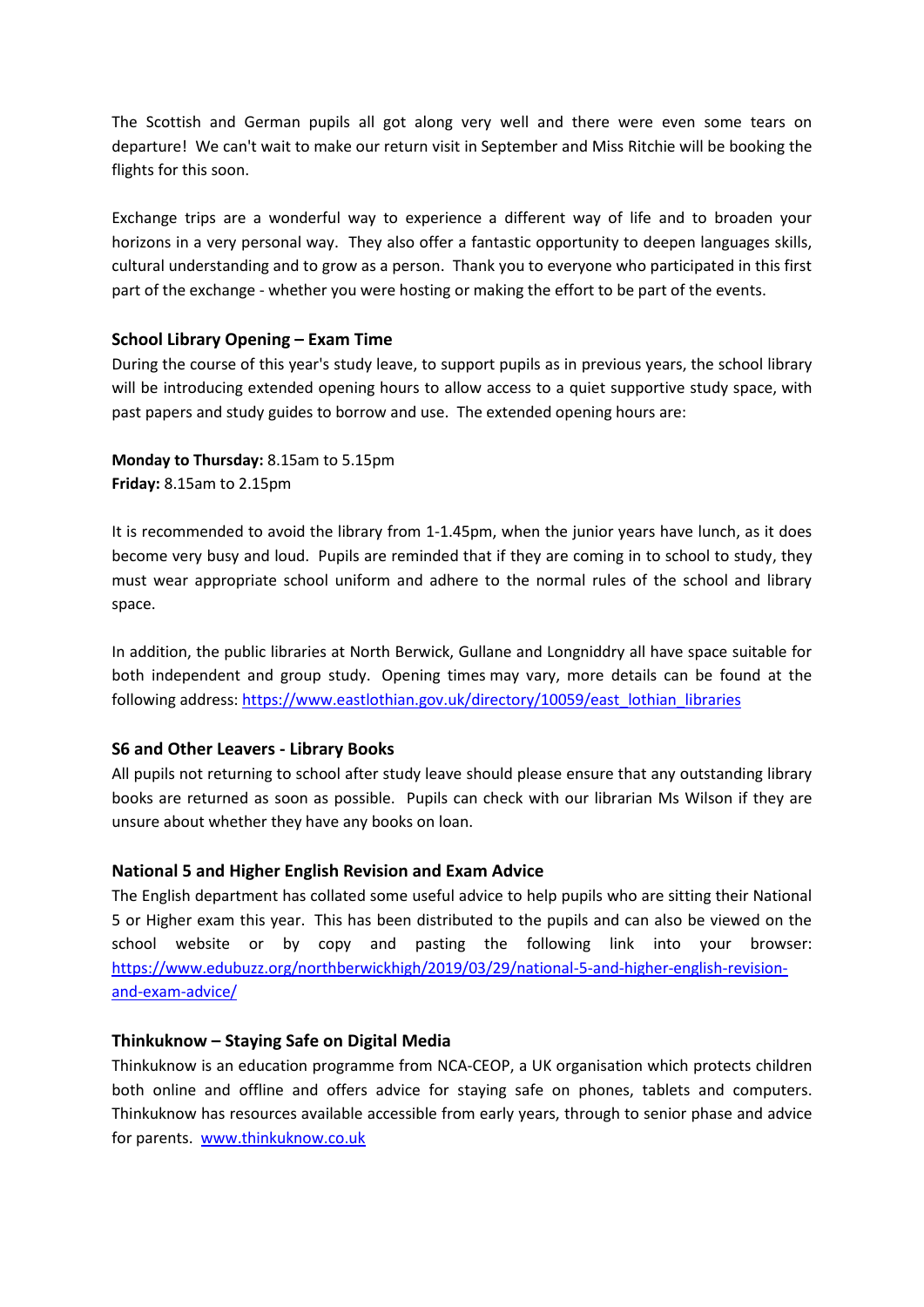# **Young Scot Card / Historic Places and Buildings Offer**

For the second year running, Historic Houses, Historic Environment Scotland and the National Trust for Scotland are offering holders of a Young Scot card the opportunity to visit many of Scotland's most iconic historic building and places for a nominal fee of £1.

Further information on this offer can be found in the letter attached to this email.

## **Changemakers of East Lothian – Call for Volunteers**

The Changemakers of East Lothian programme improves the wellbeing and resilience of local young people between the ages of 12 and 25 by delivering regular youth groups and workshops for these young people, their families and professionals.

### **CHANGEMAKERS ARE LOOKING FOR PEOPLE WHO:**

- Are keen to make positive social change for young people and their families within their community
- Want to learn new skills and put them into action

### **HOW TO BECOME A VOLUNTEER:**

If you are interested in becoming a volunteer you can apply by filling in an online form, which can be accessed by copy and pasting the following link into your browser: <https://form.jotformeu.com/91054294658363>

Successful candidates will complete the **Changemaker Course** – an intensive training programme running over 3 weekends. Volunteers will develop skills in promoting and building resilience, effective group work and communication, and also how to create their own community projects and put them into action!

Volunteers will learn the Changemaker methodology and receive support to deliver a range of services in East Lothian. After completion of the training course and 20 hours of practical experience volunteers will receive a certificate.

# **The training will take place in the Musselburgh East Community Learning Centre from 9am – 5pm on the following dates:**

- Part I June 7-8, 2019
- Part II June 15-16, 2019
- Part III August 24-25, 2019

#### **The deadline for applications is Sunday 26 May.**

Details about the programme and the training course can be found on the Changemakers website: [www.positiverealities.org/volunteering-in-el.html](http://www.positiverealities.org/volunteering-in-el.html)